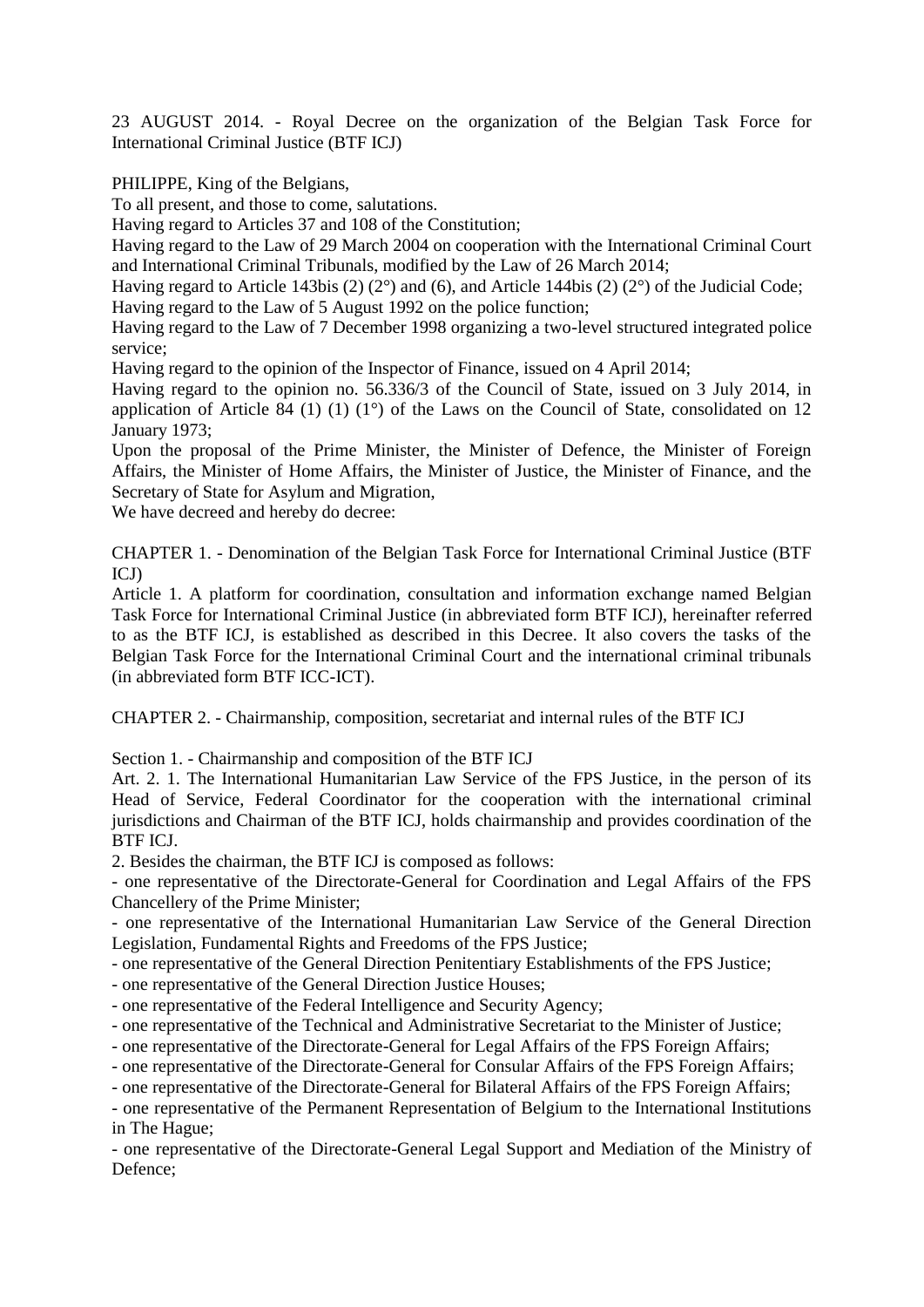- one representative of the General Intelligence and Security Service;

- one representative of the Coordination Unit for Threat Assessment;

- one representative of the International Unit of the FPS Home Affairs;

- one representative of the General Direction Crisis Centre of the FPS Home Affairs;

- one representative of the Immigration Office;

- one representative of the Office of the Commissioner General for Refugees and Stateless Persons;

- one representative of the Group Humanitarian Law of the Federal Judicial Police;

- one representative of the Witness Protection Service of the Federal Police;

- one representative of the Federal Police in charge of the international descriptions;

- one representative of the Aeronautical Police;

- one representative of the Administration of the Treasury of the FPS Finance;

- one representative of the college of general prosecutors;

- one representative of the federal prosecutor's office.

3. A deputy representative is appointed for each full representative.

4. The authorities referred to in (2) of this Article appoint the full and deputy members who represent them permanently. Those authorities see to that those persons can have a security clearance of an appropriate level pursuant to the Law of 11 December 1998 on classification and security clearances, certificates and advice.

5. The members of the International Humanitarian Law Service of the General Direction Legislation, Fundamental Rights and Freedoms of the FPS Justice who are not referred to in the preceding paragraphs are permanent experts of the BTF ICJ.

Section 2. - Secretariat and internal rules of the BTF ICJ

Art. 3. The secretariat of the BTF ICJ is provided by a member of the International Humanitarian Law Service of the FPS Justice. That person has a security clearance delivered pursuant to the aforementioned Law of 11 December 1998, which is appropriate in relation to the records dealt with.

Art. 4. 1. The secretariat of the BTF ICJ writes the notifications to attend the meetings of the different components of the BTF ICJ referred to in the following Articles.

2. The secretariat of the BTF ICJ takes the minutes of any meeting of the BTF ICJ. The secretariat sends those minutes to the persons invited to attend the meeting and to the Minister competent for Justice.

Art. 5. Each year, the secretariat of the BTF ICJ writes a report on the activities carried out by the BTF ICJ. That report is submitted for approval to the members of the BTF ICJ during a plenary session. Once approved, the report is sent by the chairman of the BTF ICJ to all the authorities referred to in Article 2 (2) and (3) of this Decree. A version of the report which may be made public is sent to the Parliament for information.

Art. 6. The BTF ICJ may fix internal rules and submit them for approval to the Minister competent for Justice.

CHAPTER 3. - Competences of the BTF ICJ and holding of its meetings

Section 1. - Plenary meetings of the BTF ICJ

Art. 7. 1. The plenary meetings of the BTF ICJ aim at considering transversal issues relating to international criminal justice and, notably, to the cooperation with the international criminal jurisdictions, but not to a specific request for assistance or the execution thereof.

2. The representatives of the authorities referred to in Article 2 (2) of this Decree are invited to attend the meetings aimed at in the preceding paragraph.

3. Any member unable to attend is replaced by his or her deputy.

4. One representative of the strategic cell of each department referred to in Article 2 (2) is also rightfully invited to attend the plenary meetings.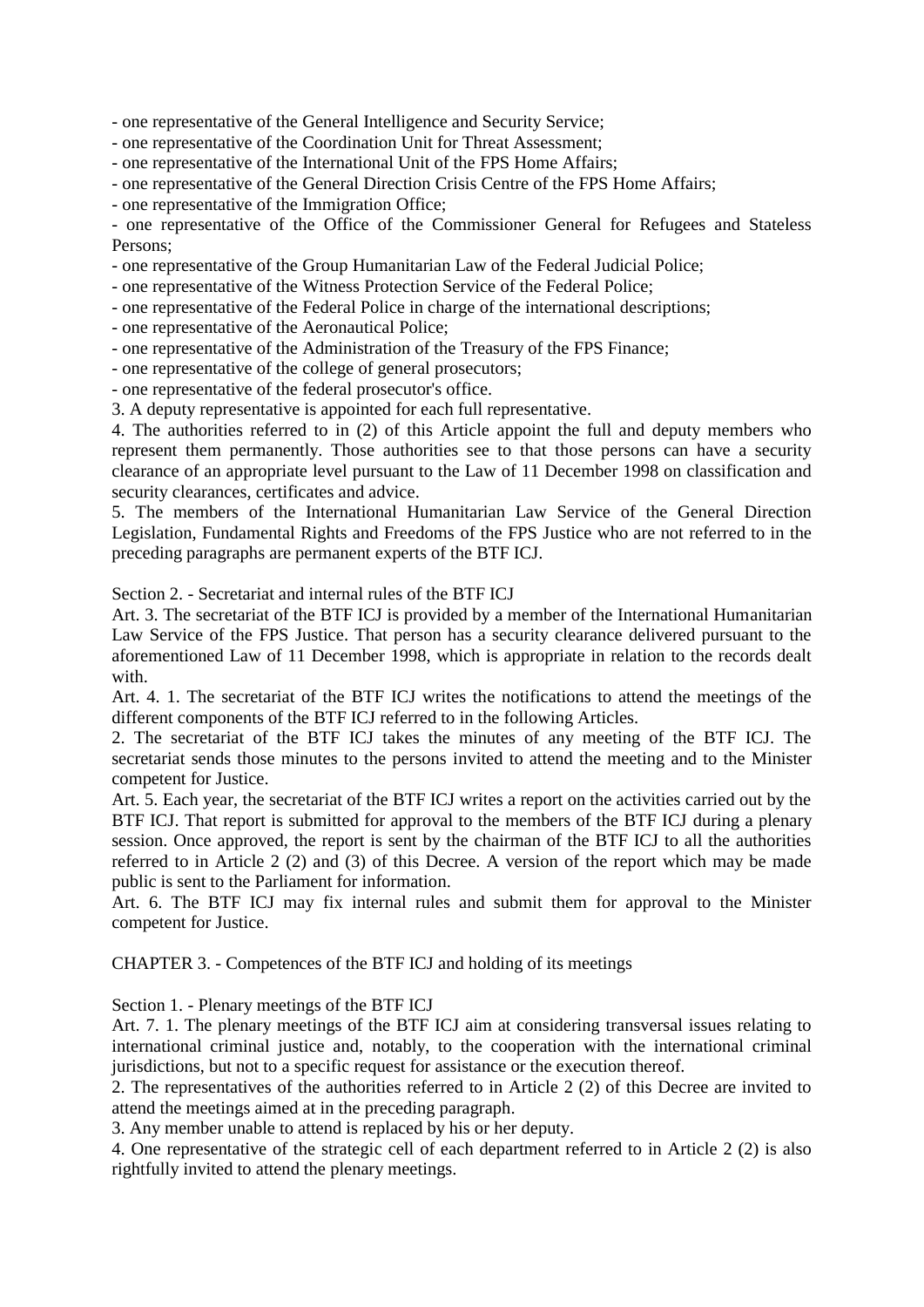5. If necessary, the BTF ICJ can also hear any person whose collaboration is deemed useful and punctually make that person a partner in its work.

Art. 8. 1. The plenary meetings of the BTF ICJ are chaired by the person appointed in Article 2 (1) of this Decree. In his or her absence, the chair is held by a member of the International Humanitarian Law Service of the General Direction Legislation, Fundamental Rights and Freedoms of the FPS Justice, appointed by the chairman.

2. A plenary meeting of the BTF ICJ is organized at least every four months.

3. Possible decisions during the plenary meetings of the BTF ICJ are adopted by consensus, in accordance with the international commitments of the Kingdom and the applicable provisions of its internal law.

Section 2. - Meetings of the BTF ICJ on specific files

Art. 9. 1. If necessary, notably due to a request for mutual assistance or for specific cooperation, the chairman of the BTF ICJ convenes a meeting of the BTF ICJ on one or several specific files. This notably includes the coordination required for the execution of:

1° requests for mutual assistance or for cooperation made to Belgium by the international criminal jurisdictions and vice versa pursuant to their status, to agreements for enhanced cooperation or to the applicable Belgian legislation;

2° requests for interstate cooperation regarding the punishment of the crimes referred to in Article 5 of the Rome Statute of the International Criminal Court;

3° requests regarding the application of the rules relating to the international immunities with a judicial impact in Belgium.

2. 1° Besides, the chairman of the BTF ICJ convenes ex officio a meeting of the BTF ICJ on a specific file when the file concerned deals with the specific enforcement of the bilateral agreements reached with an international criminal jurisdiction on witness protection, air transport of detainees, enforcement of sentences and provisional release.

2° Besides, at the request of the competent judicial authorities, the chairman of the BTF ICJ convenes a meeting relating to the preparation of the organization and the holding in Belgium of trials aiming at punishing gross violations of the international humanitarian law.

3. The representatives of the authorities referred to in Article 2 (2) of this Decree whose competences are relevant for the execution of the request in question, in relation to the object of the file(s) concerned, are invited to attend the meetings referred to in the preceding paragraphs.

4. Any member unable to attend is replaced by his or her deputy, or, as far as the Federal Intelligence and Security Agency, the General Intelligence and Security Service and the Coordination Unit for Threat Assessment are concerned, by the person who is specifically in charge of the file(s) which is or are the subject of the meeting.

5. The member(s) of the International Humanitarian Law Service of the General Direction Legislation, Fundamental Rights and Freedoms of the FPS Justice who is or are in charge of the management of that or those file(s) attend(s) those meetings as of right.

6. If necessary, the BTF ICJ can also invite any person whose collaboration is deemed useful for the good management of the file(s) concerned to attend those meetings.

Art. 10. 1. The person appointed in Article 2 (1) of this Decree or, in his or her absence, a member of the International Humanitarian Law Service of the General Direction Legislation, Fundamental Rights and Freedoms of the FPS Justice, appointed by the chairman, chairs the meetings of the BTF ICJ on specific files.

2. Possible decisions during the meetings of the BTF ICJ on specific files are adopted by consensus, in accordance with the international commitments of the Kingdom and the applicable provisions of its internal law.

Section 3. - Meetings of the BTF ICJ on classified files (BTF-R)

Art. 11. 1. Within the BTF ICJ, the Belgian Task Force ICJ - Restricted, hereafter referred to as the "BTF-R", is in charge of the coordination, the management and the information of the files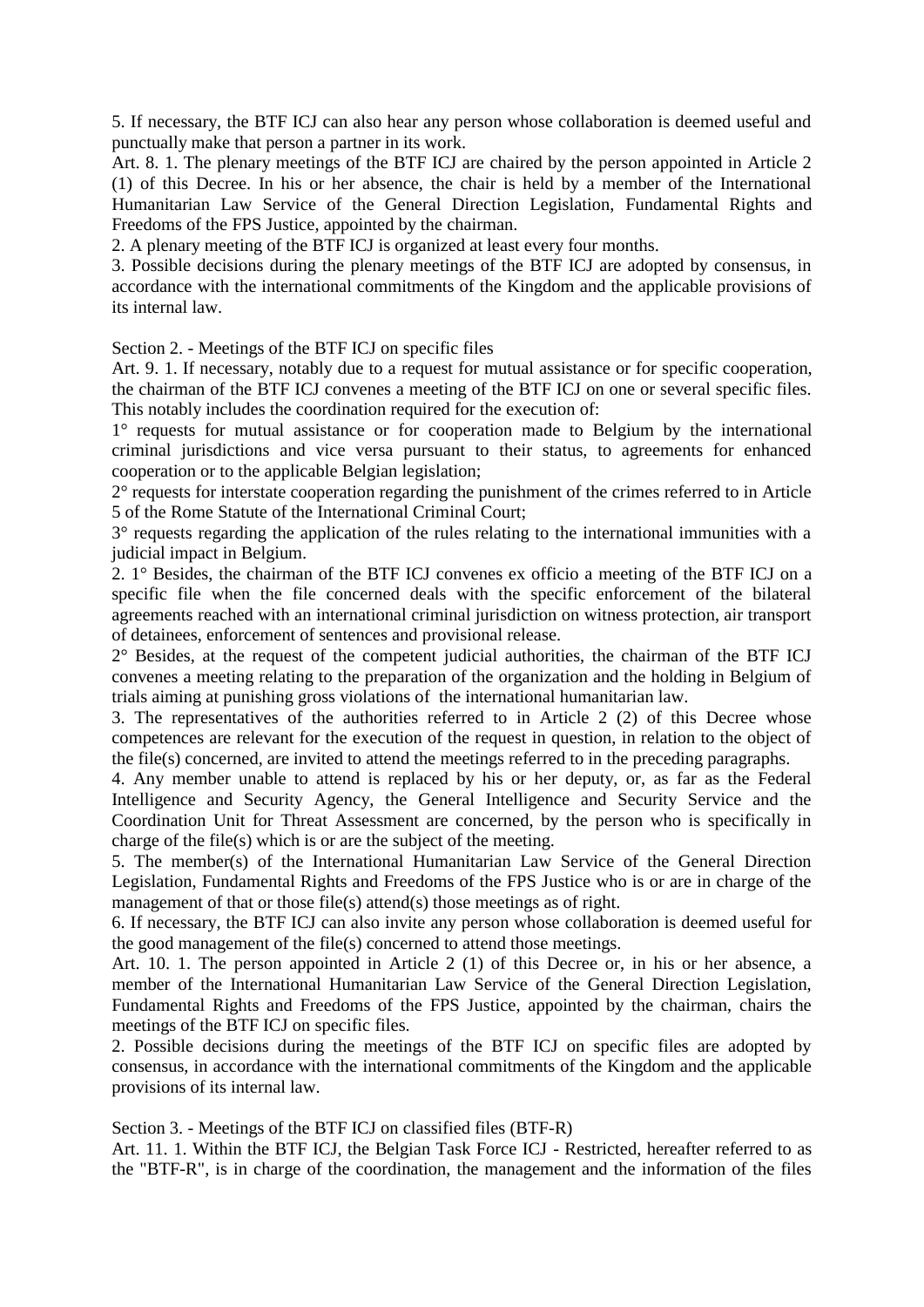within the remit of the BTF ICJ which are or could be classified within the meaning of the Law of 11 December 1998 on classification and security clearances, certificates and advice.

2. The BTF-R is made up of the members of the BTF ICJ who have a security clearance delivered pursuant to the aforementioned Law of 11 December 1998, which is appropriate in relation to the records dealt with. Any member unable to attend is replaced by his or her deputy, or, as far as the Federal Intelligence and Security Agency, the General Intelligence and Security Service, the Coordination Unit for Threat Assessment and the Witness Protection Service of the Federal Police are concerned, by the person who is specifically in charge of the file(s) which is or are the subject of the meeting. When a member of the BTF-R and his or her deputy do not have such a security clearance, they are replaced by another person appointed by their authority who has that security clearance.

3. Only the representatives of the authorities whose presence is necessary for the management of the topics on the agenda are invited to attend the meetings of the BTF-R. The person in charge of the file concerned within the International Humanitarian Law Service of the General Direction Legislation, Fundamental Rights and Freedoms of the FPS Justice attends the meetings of the BTF-R as of right, provided that he or she has the required security clearances.

4. If necessary, the BTF-R can also hear any person having a security clearance of an appropriate level whose collaboration is considered useful and punctually make that person a partner in its work.

Art. 12. The BTF-R chiefly examines:

1° the requests for cooperation relating to information or documents which are or could be classified within the meaning of the Law of 11 December 1998 on classification and security clearances, certificates and advice;

2° the files aiming at the protection of threatened witnesses, on the request of the international criminal jurisdictions;

3° the possible spontaneous sending of originally classified information and documents within the meaning of the aforementioned Law of 11 December 1998, which are in the possession of the Belgian authorities and which can help the international criminal jurisdictions in their tasks;

4° any transversal issue relating to the matters dealt with under points 1° to 3° of this Article.

Art. 13. 1. The person appointed in Article 2 (1) of this Decree chairs the meetings of the BTF-R. 2. In the absence of the chairman, the chair is held by a member of the International Humanitarian Law Service of the General Direction Legislation, Fundamental Rights and Freedoms of the FPS Justice, who is appointed by the chairman and who has the required security clearances.

3. Possible decisions during the meetings of the BTF-R are adopted by consensus, in accordance with the international commitments of the Kingdom and the applicable laws.

Section 4. - Respect of other conferred competences

Art. 14. The provisions of this Decree are without prejudice to the competences specifically conferred to the minister competent for Justice, to the general prosecutors and to the federal prosecutor by Articles 151 of the Constitution and 143bis, 143quater, 144sexies and 146bis of the Judicial Code, as well as to the competences conferred to the central authority by the Law of 29 March 2004 on cooperation with the International Criminal Court and International Criminal Tribunals and those conferred to the International Humanitarian Law Service of the FPS Justice by the Royal Decree of 17 September 2005 regarding the creation of an International Humanitarian Law Service.

CHAPTER 4. - Final provision

Art. 15. The Minister competent for Justice is responsible for the execution of this Decree.

Done at Brussels on 23 August 2014. PHILIPPE By the King: